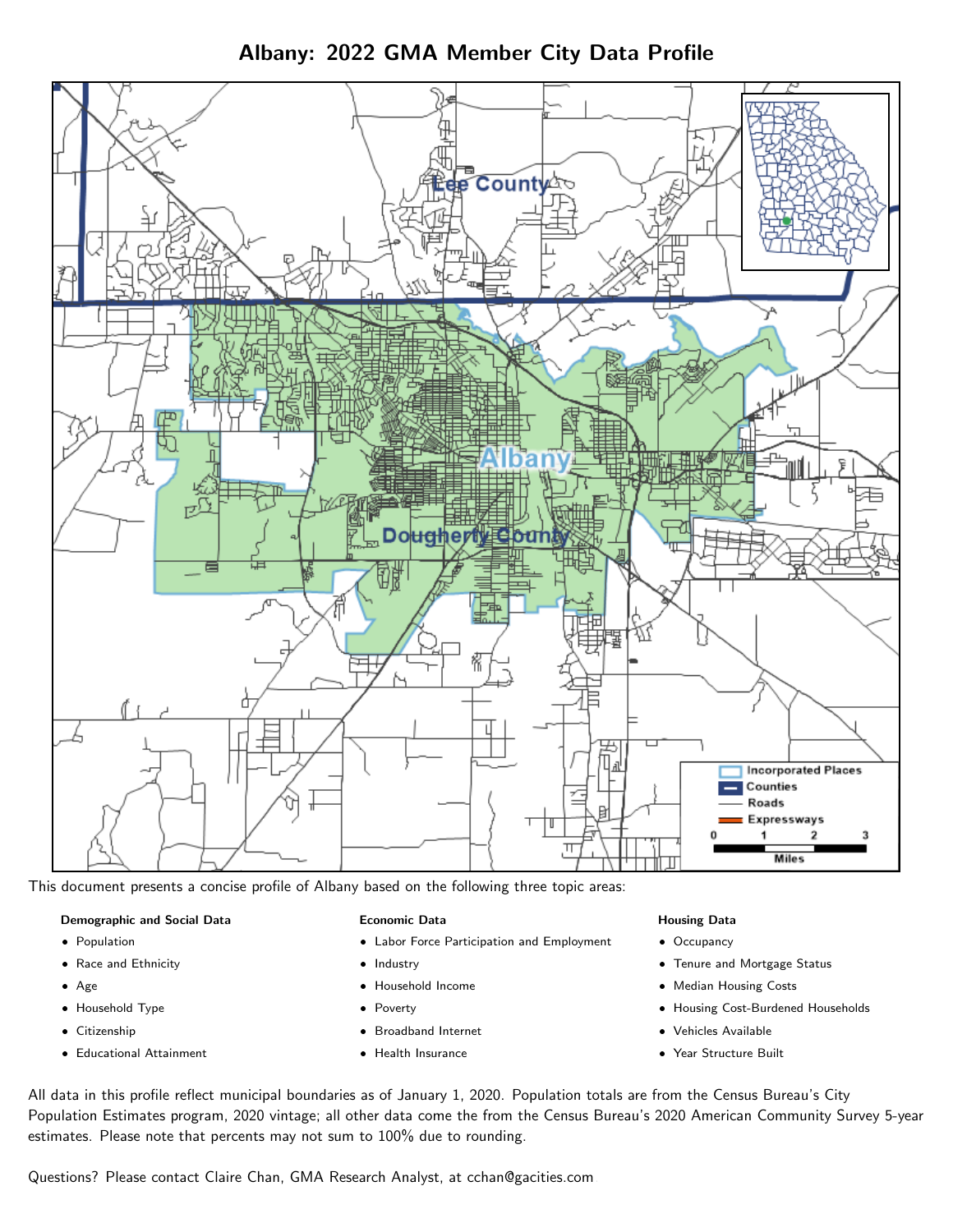# Albany: Demographic and Social





## **Citizenship**



Source: American Community Survey, 2020 5-year estimates, table B05002 Source: American Community Survey, 2020 5-year estimates, table B15002



Source: U.S. Census Bureau, City Population Estimates, 2020 vintage Source: American Community Survey, 2020 5-year estimates, table B03002

# Household Type



Source: American Community Survey, 2020 5-year estimates, table B01001 Source: American Community Survey, 2020 5-year estimates, table B11001

#### Educational Attainment



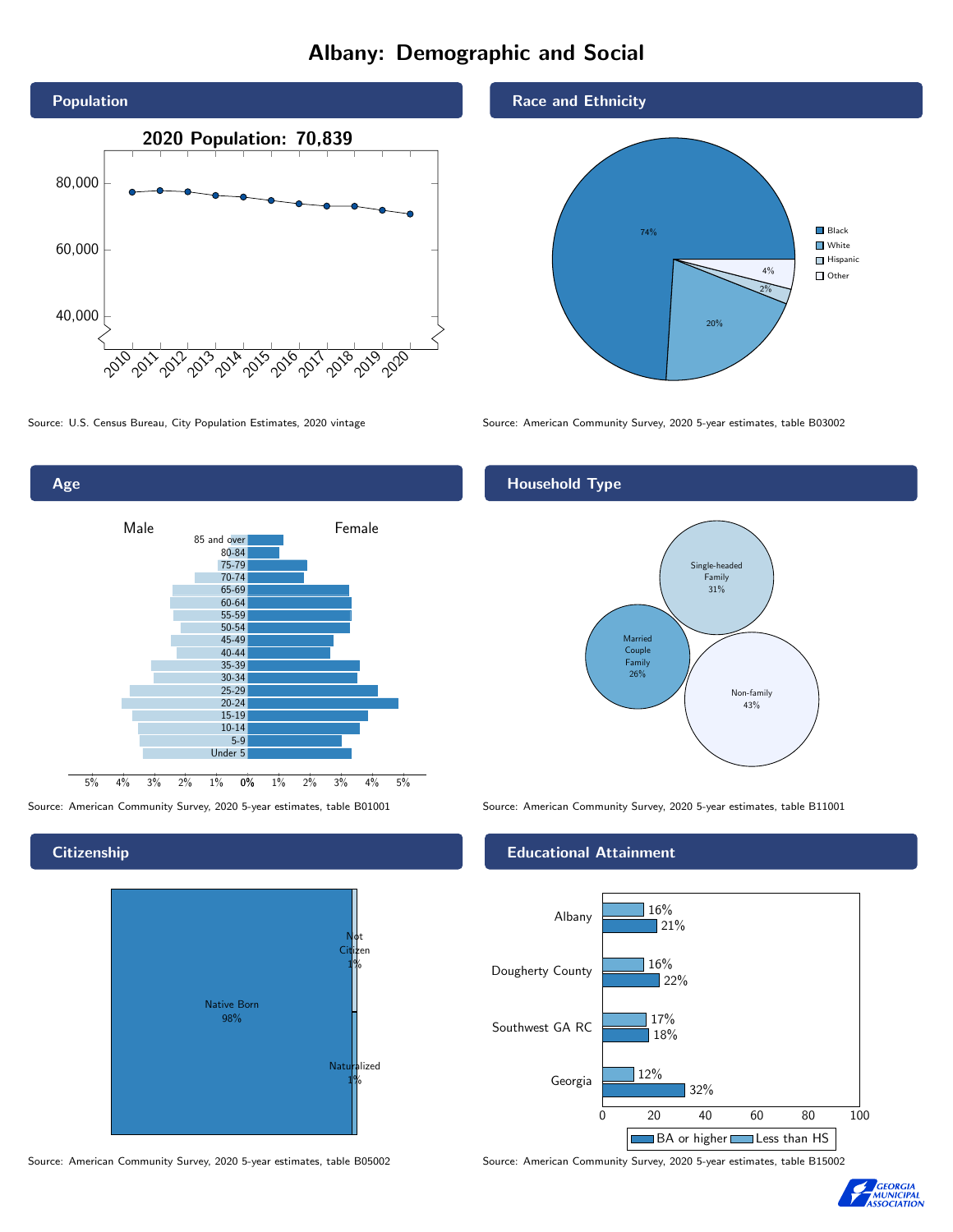# Albany: Economic



Source: American Community Survey, 2020 5-year estimates, table B23001 Note: Unemployment rate is based upon the civilian labor force.



Source: American Community Survey, 2020 5-year estimates, tables B19013 and B19025 Source: American Community Survey, 2020 5-year estimates, table B17010

Broadband Internet No 25% Yes 75%

Source: American Community Survey, 2020 5-year estimates, table B28002 Source: American Community Survey, 2020 5-year estimates, table B18135

## Industry

| Agriculture, forestry, fishing and hunting, and mining      | $1\%$ |
|-------------------------------------------------------------|-------|
| Construction                                                | $4\%$ |
| Manufacturing                                               | 10%   |
| <b>Wholesale Trade</b>                                      | 2%    |
| Retail Trade                                                | 12%   |
| Transportation and warehousing, and utilities               | 6%    |
| Information                                                 | $2\%$ |
| Finance and insurance, real estate, rental, leasing         | 5%    |
| Professional, scientific, mgt, administrative, waste mgt    | 8%    |
| Educational services, and health care and social assistance | 26%   |
| Arts, entertainment, recreation, accommodation, food        | 11%   |
| service                                                     |       |
| Other services, except public administration                | 5%    |
| Public administration                                       | $7\%$ |

Source: American Community Survey, 2020 5-year estimates, table C24030

### Poverty



#### Health Insurance